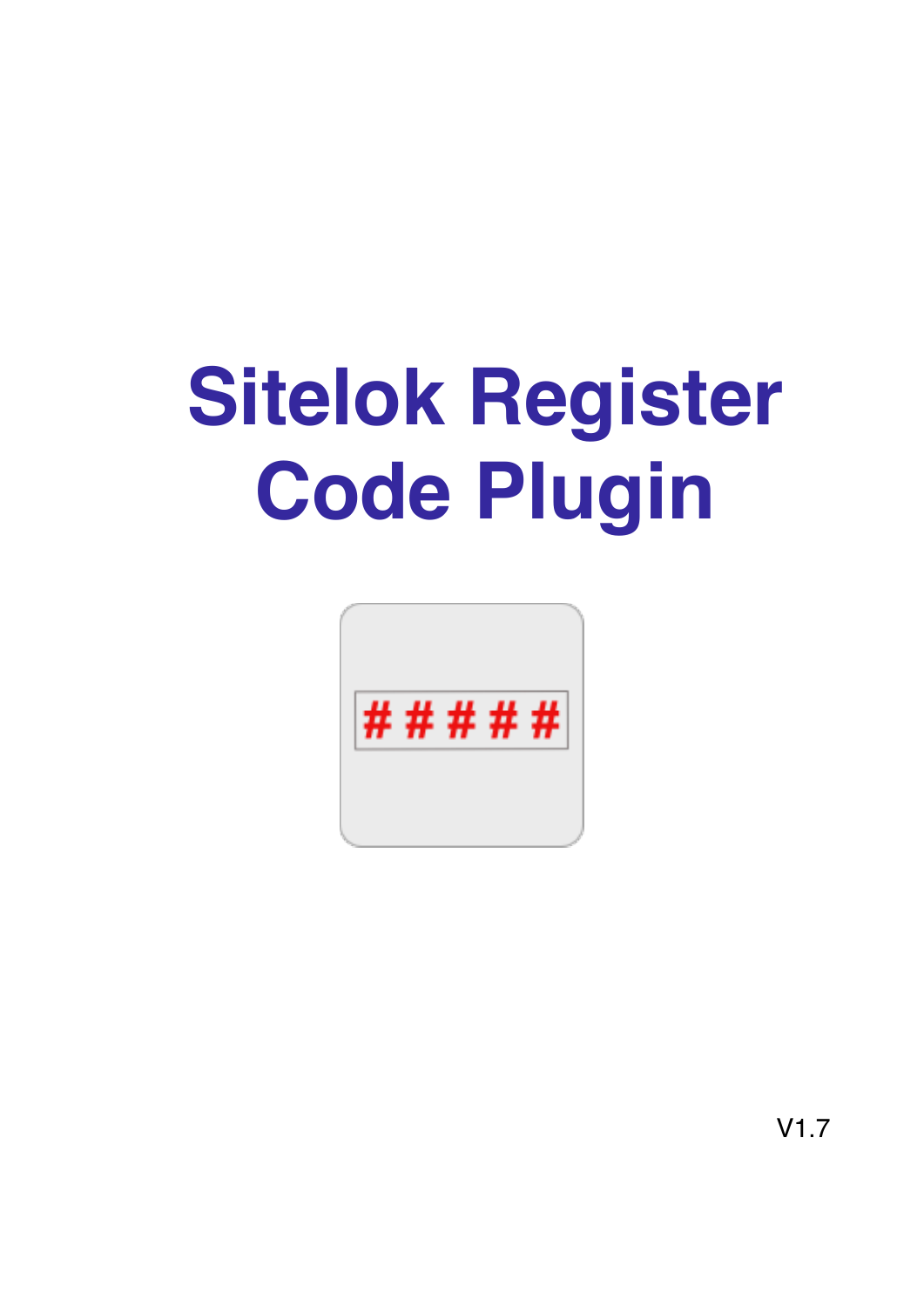#### **Sitelok Register Code Plugin**

Copyright 2014-2022 Vibralogix. All rights reserved.

This document is provided by Vibralogix for informational purposes only to licensed users of the Sitelok product and is provided on an 'as is' basis without any warranties expressed or implied.

Information in this document is subject to change without notice and does not represent a commitment on the part of Vibralogix. The software described in this document is provided under a license agreement. The software may be used only in accordance with the terms of that license agreement. It is against the law to copy or use the software except as specifically allowed in the license.

It is the users responsibility to ensure the suitability of the product before using it. In no circumstances will Vibralogix be responsible for any loss or damage of data or programs as a result of using the product. Your use of the product implies acceptance of these terms.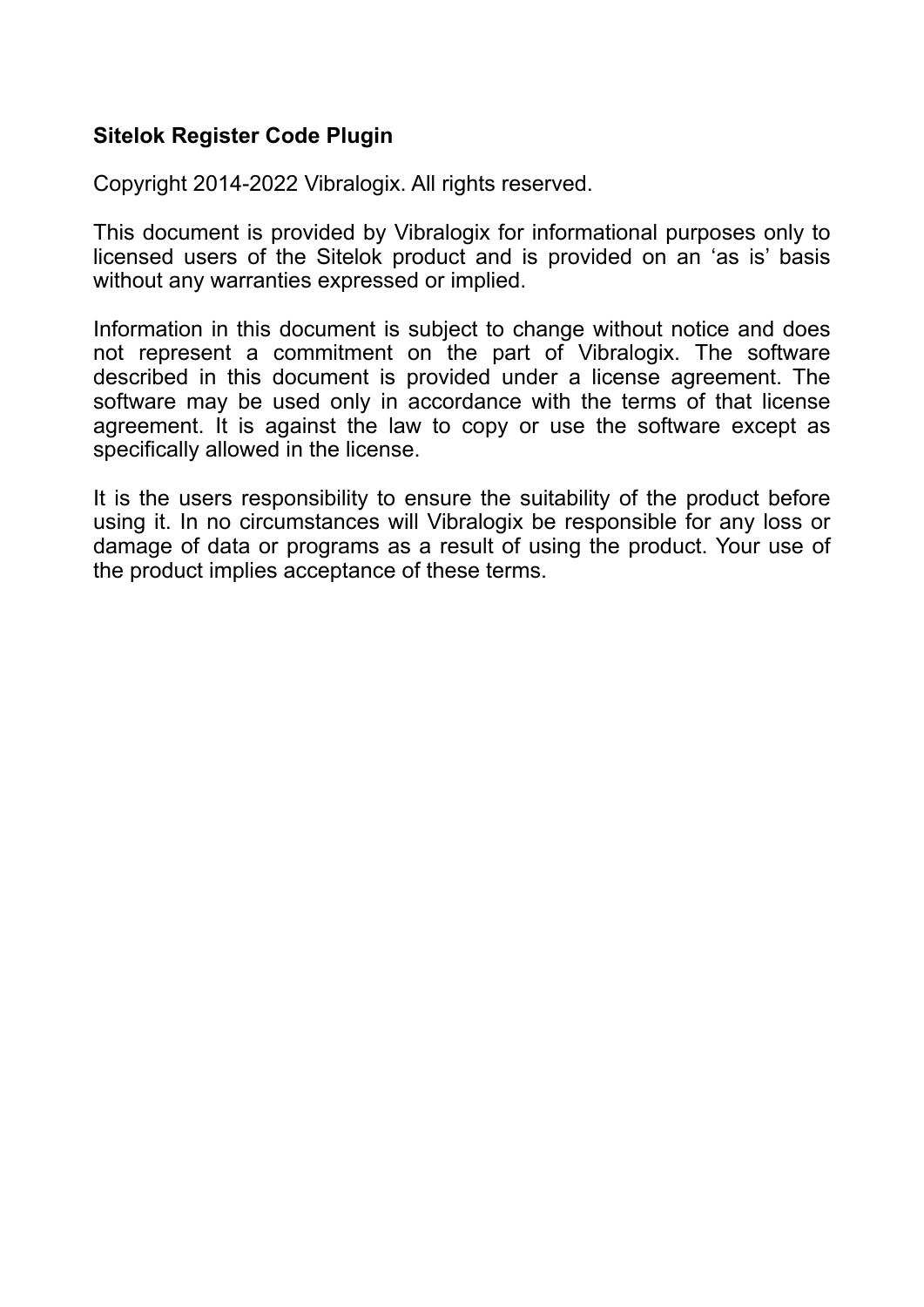# **Contents**

| Adding to forms created using your own html 11 |  |
|------------------------------------------------|--|
|                                                |  |
|                                                |  |
|                                                |  |
|                                                |  |
|                                                |  |
|                                                |  |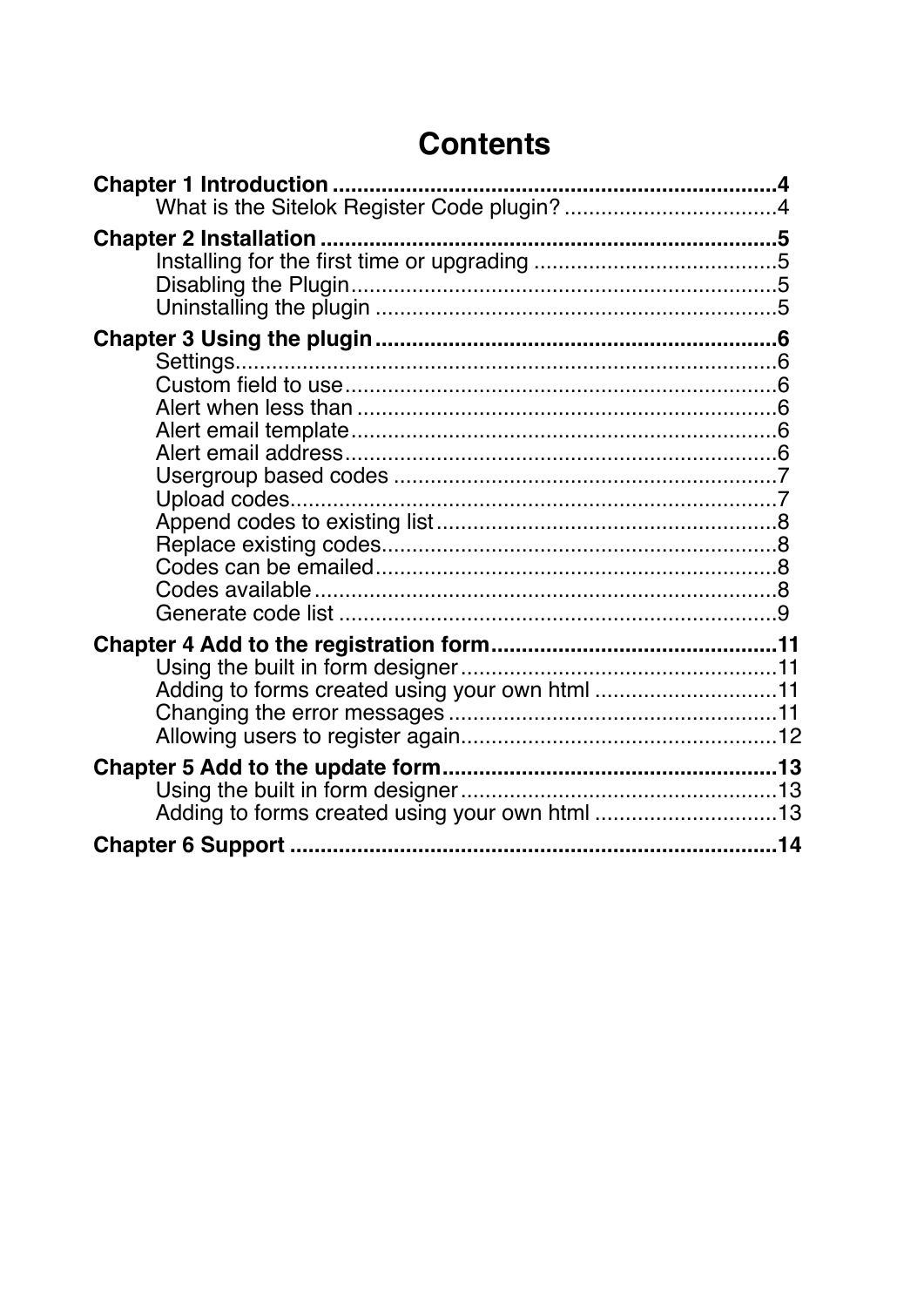# <span id="page-3-0"></span>**Chapter 1 Introduction**

# <span id="page-3-1"></span>**What is the Sitelok Register Code plugin?**

The Register Code plugin requires a user to enter a one use code during registration which is checked against the list of valid codes by Sitelok. In other words this plugin lets you have a publicly visible registration form on your site but allows you to control who can register using it. The code can be used to simple allow registration or can be used to determine the usergroup(s) the user is added to.

Codes can also be used in update profile forms to add users to new usergroups as well if required.

Here are some example scenarios

- A unique code could be included with a book which allows the reader to register for access to a supporting website. This ensures that only users who have purchased the book can register.
- Codes can be sold to allow a user to register or be added to a usergroup. As this happens offline it means you can even sell access using a cash transaction.
- Codes could be printed on scratch cards allowing the user to pay for access.
- If you have a list of users from an existing offline system you can use the list of membership numbers (employee numbers or other identifiers) allowing the users to register themselves. This way you can collect their email address and other data that you may not already have but still block others from registering.
- $\blacktriangleright$  The plugin also supports emailable codes as well. These are slightly different to the 'external codes' in that you can email them to users via Sitelok and they are flagged as having been allocated.

The code is validated during registration/updating profile and stored in a Sitelok custom field after it has been accepted. It is then removed from the list so that it can't be reused. An optional alert email can be setup to warn when the list of codes is getting low.

Please note that usergroup based codes requires Sitelok V4.5 or above.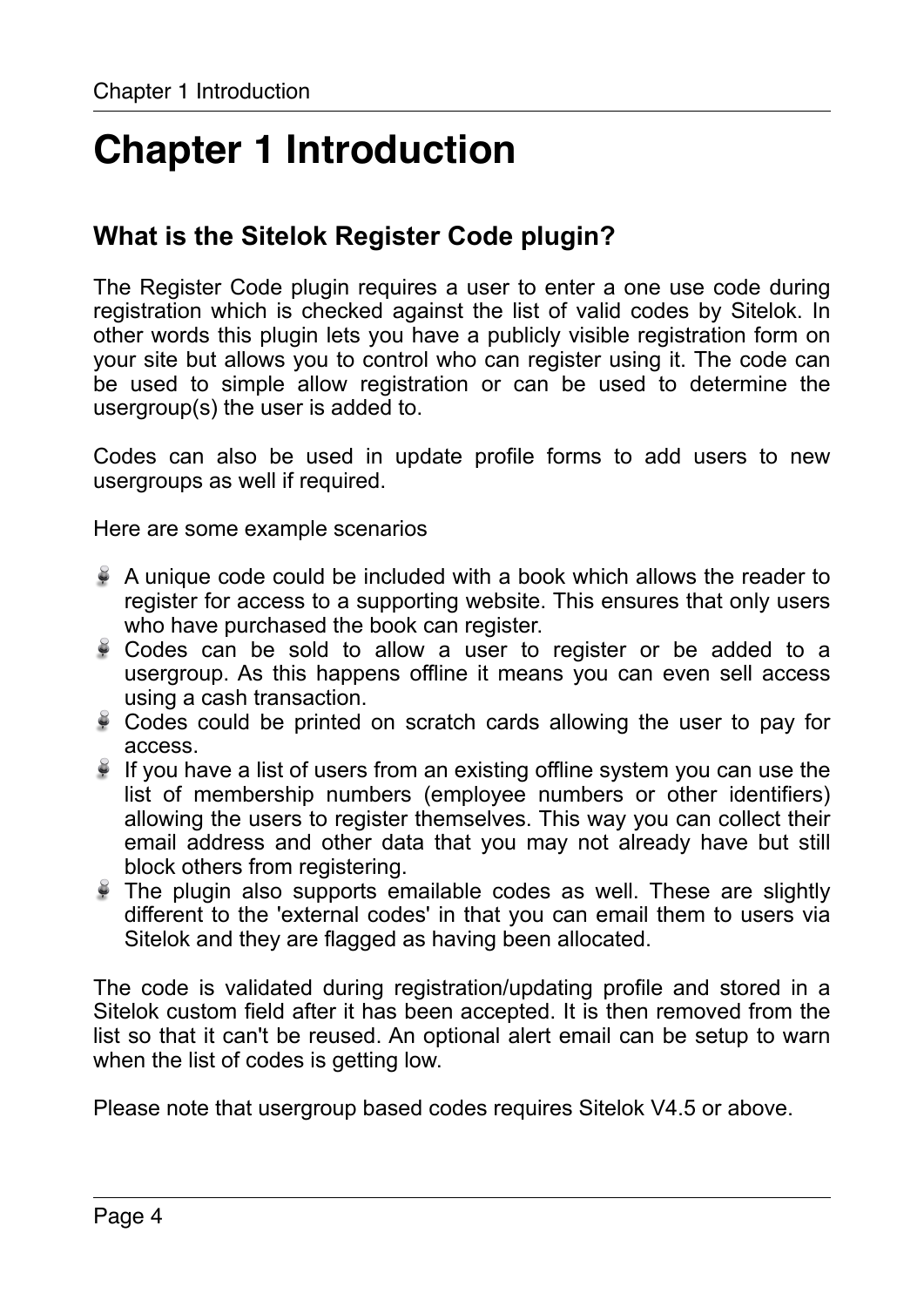# <span id="page-4-0"></span>**Chapter 2 Installation**

## <span id="page-4-1"></span>**Installing for the first time or upgrading**

- 1) Extract the contents of the zip file to your PC.
- 2) Upload the plugin registercode folder to your existing Sitelok slpw folder using FTP. There are no special permissions required on most servers.
- 3) Login to the Sitelok control panel.
- 4) Open the following URL in the browser

http://www.yoursite.com/slpw/plugin\_registercode/install.php

which will start the installation process. If all is well you will be taken to the plugin preferences page where you will see the plugin listed.

If you have any problems with installation please let us know so that we can help you.

# <span id="page-4-2"></span>**Disabling the Plugin**

To disable the Register Code plugin select **Plugin Preferences** in the **Plugin** menu option of Sitelok. Uncheck the enable box for the plugin and click the **Save** button. You can enable it again in the same way.

# <span id="page-4-3"></span>**Uninstalling the plugin**

To permanently remove the plugin and its settings follow these steps.

- 1) Disable the plugin as above.
- 2) Click the delete icon next the plugin in the disabled plugins section.
- 3) Confirm the action in the alert box.

If the plugin is uninstalled successfully you will be returned to the plugin preferences page.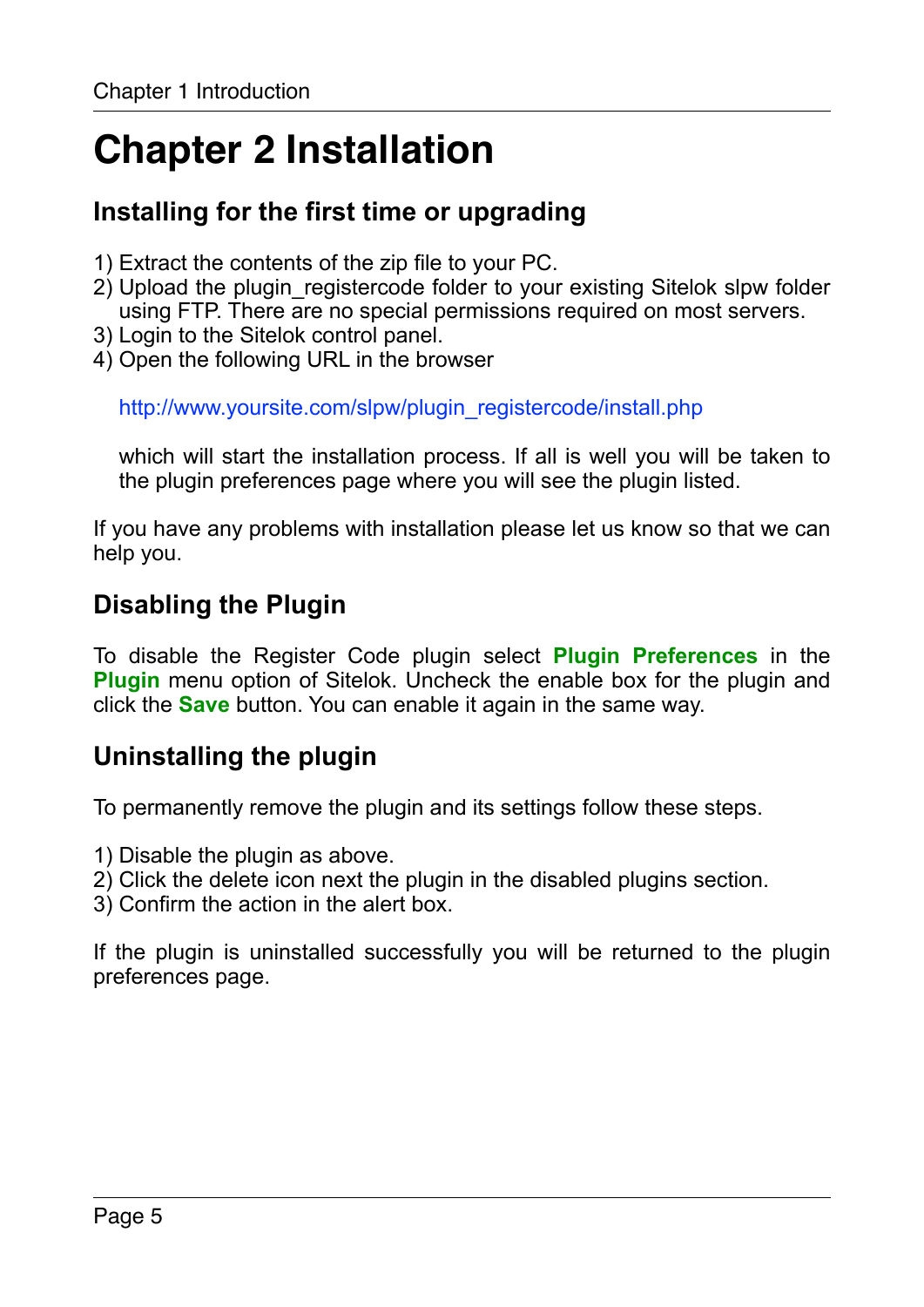# <span id="page-5-0"></span>**Chapter 3 Using the plugin**

Click the Register Code option in the Plugins menu to display the settings page. This is split into three sections. Remember to click the Save button to save any changes.

# <span id="page-5-1"></span>**Settings**

Here you can define the main settings for the plugin.

| ÷<br>The custom field that will collect the code from the registration form. Selecting None will disable code checking<br>Alert when less than<br>codes left<br>20 |  |
|--------------------------------------------------------------------------------------------------------------------------------------------------------------------|--|
|                                                                                                                                                                    |  |
|                                                                                                                                                                    |  |
| Set to 0 to disable alert email                                                                                                                                    |  |
| $\frac{\Delta}{\nabla}$<br>registercodesalert.htm<br>Alert email template                                                                                          |  |
| Email template to send when minimum codes left limit is reached                                                                                                    |  |
| Alert email address<br>you@yoursite.com                                                                                                                            |  |

#### <span id="page-5-2"></span>**Custom field to use**

Select the custom field which will be used to collect the register code in the registration or update profile form. If you select none then no codes will be validated.

#### <span id="page-5-3"></span>**Alert when less than**

When the number of codes left reaches this level an email alert will be sent out reminding you to import some more. If you set this to 0 then no alert email will be sent.

#### <span id="page-5-4"></span>**Alert email template**

Selects the email template to send out for the alert. We have provided a simple example called registercodesalert.htm which you can copy to the slpw/email folder.

#### <span id="page-5-5"></span>**Alert email address**

The email address to send the alert to.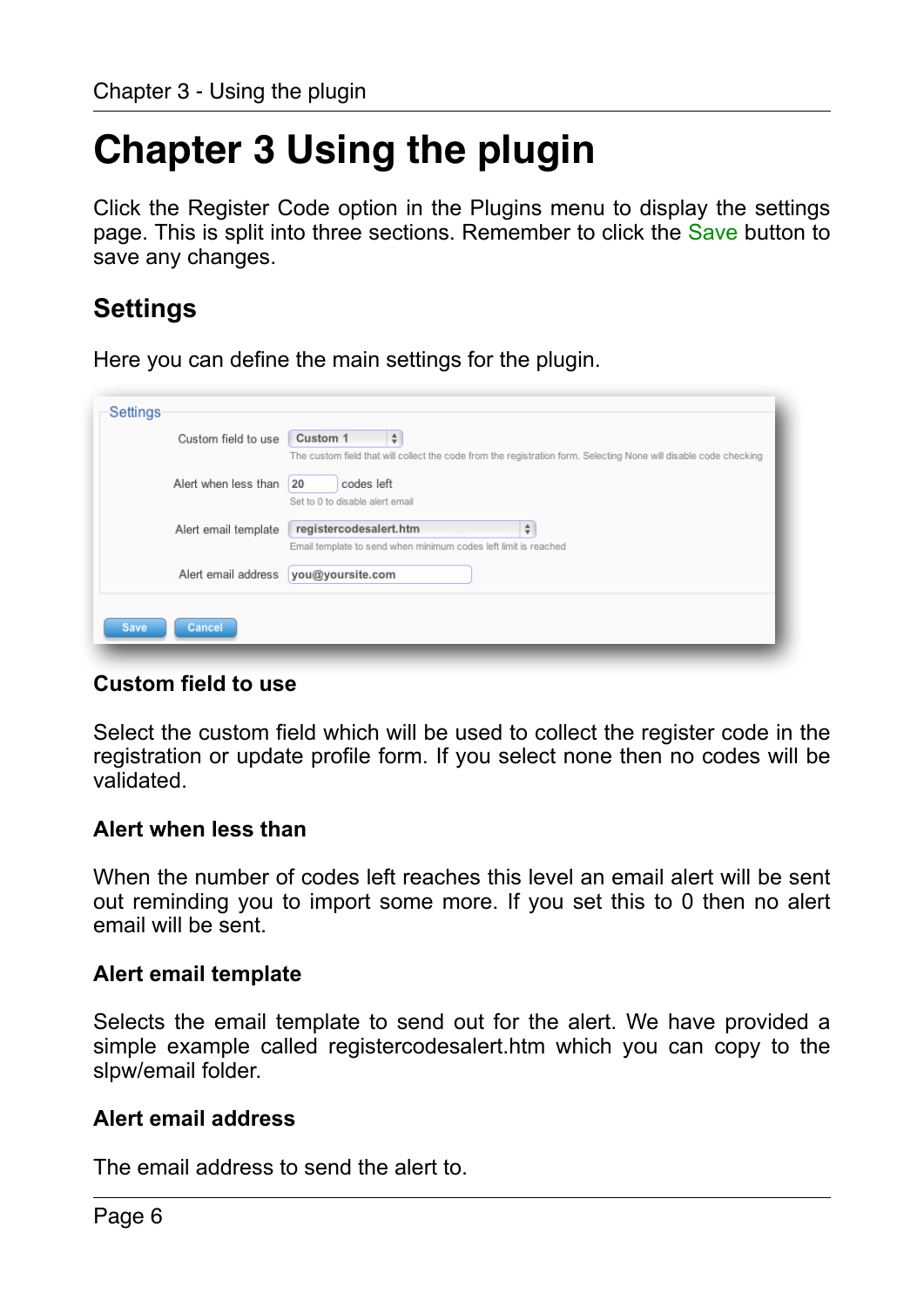# <span id="page-6-0"></span>**Usergroup based codes**

If you are using Sitelok V4.5 or above then you can have the code entered determine the usergroup the user is added to and for how long.

| Usergroup based codes                                                                                                                                                                                                                                                           |                                                                                                       |  |  |  |  |  |
|---------------------------------------------------------------------------------------------------------------------------------------------------------------------------------------------------------------------------------------------------------------------------------|-------------------------------------------------------------------------------------------------------|--|--|--|--|--|
|                                                                                                                                                                                                                                                                                 |                                                                                                       |  |  |  |  |  |
| Normally codes will add the user to the usergroup(s) defined in the registration<br>form. However you can override the usergroups(s) using the prefix or suffix of<br>codes.<br>You can also use codes to add users to usergroups in an update profile form too if<br>vou wish. |                                                                                                       |  |  |  |  |  |
|                                                                                                                                                                                                                                                                                 |                                                                                                       |  |  |  |  |  |
| Registration with no code                                                                                                                                                                                                                                                       | No - Require valid code<br>÷                                                                          |  |  |  |  |  |
| Update profile with no code                                                                                                                                                                                                                                                     | No - Require valid code<br>÷                                                                          |  |  |  |  |  |
| When                                                                                                                                                                                                                                                                            | prefix $\div$ is<br>$\div$<br>001<br>add to GOLD<br>365<br>days X<br>for                              |  |  |  |  |  |
| When                                                                                                                                                                                                                                                                            | <b>SILVER</b><br>$\div$<br>days $\mathbf{\mathcal{E}}$<br>prefix < 1<br>365<br>add to<br>is pr<br>for |  |  |  |  |  |
|                                                                                                                                                                                                                                                                                 | add code based usergroup                                                                              |  |  |  |  |  |

To allow the code to determine the usergroup we use either the prefix of suffix of the code. So for example you could have codes starting with 001 add the user to the GOLD usergroup and codes starting with pr added to the SILVER usergroup.

To extend and existing user group use the + character in front of the days (e.g. +365).

You can also decide whether the code is required in the form or just used to update the user if provided.

# <span id="page-6-1"></span>**Upload codes**

This section allows you to upload the codes that you will accept in your forms.

| Upload codes                |                                                                                     |
|-----------------------------|-------------------------------------------------------------------------------------|
|                             | Here you can upload codes to append to or replace the existing list. Each code must |
| on a line in the text file. |                                                                                     |
|                             | Append codes to existing list                                                       |
|                             | $\circ$ Replace existing codes                                                      |
|                             | Choose file No file chosen                                                          |
| Codes can be emailed        |                                                                                     |
|                             | <b>Upload</b>                                                                       |
|                             |                                                                                     |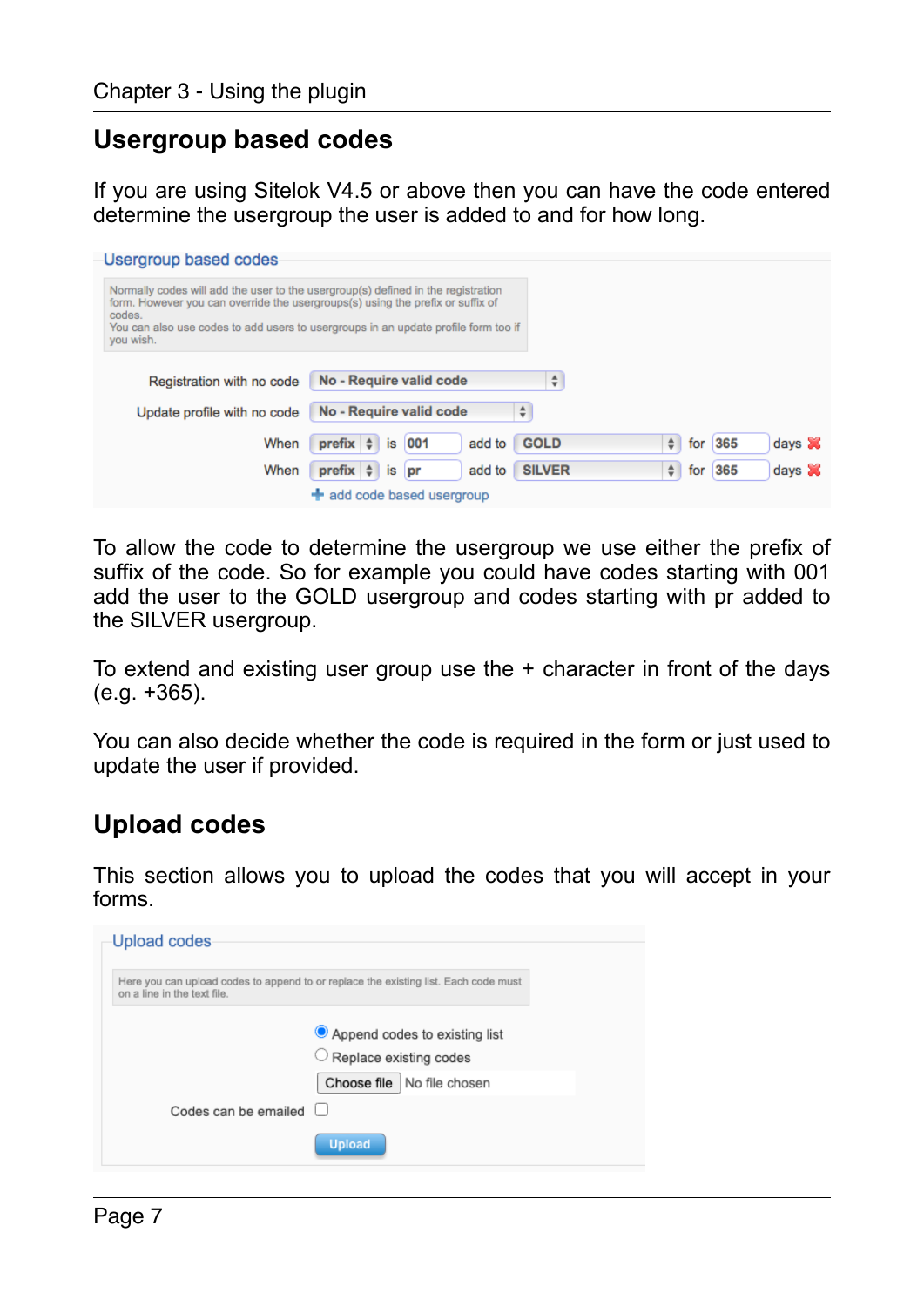#### Chapter 3 - Using the plugin

The list should be a text file with one code per line. Each code can contains any characters but must be less than 100 characters in length. Normally codes should be unique but if you do have duplicates then each one can be used. To upload just select the files and click Upload. You have the following options.

#### <span id="page-7-0"></span>**Append codes to existing list**

If you check this option (its the default anyway) then the uploaded list will be added to the existing codes.

#### <span id="page-7-1"></span>**Replace existing codes**

Checking this option will delete the existing codes before adding the new ones.

#### <span id="page-7-2"></span>**Codes can be emailed**

Leave this box unchecked if you distribute the codes externally to Sitelok (for example printed on card or in books etc).

If you wish to use Sitelok to email the codes to users then check this box. This will flag the uploaded codes as being emailable. Codes that can be emailed can be sent out using the **!!!**registercode!!! email template variable. This inserts the next emailable code in the email, ensuring that the code is not resent. Once a code has been emailed it is flagged as having been allocated.

## <span id="page-7-3"></span>**Codes available**

This section shows how many codes are available for use.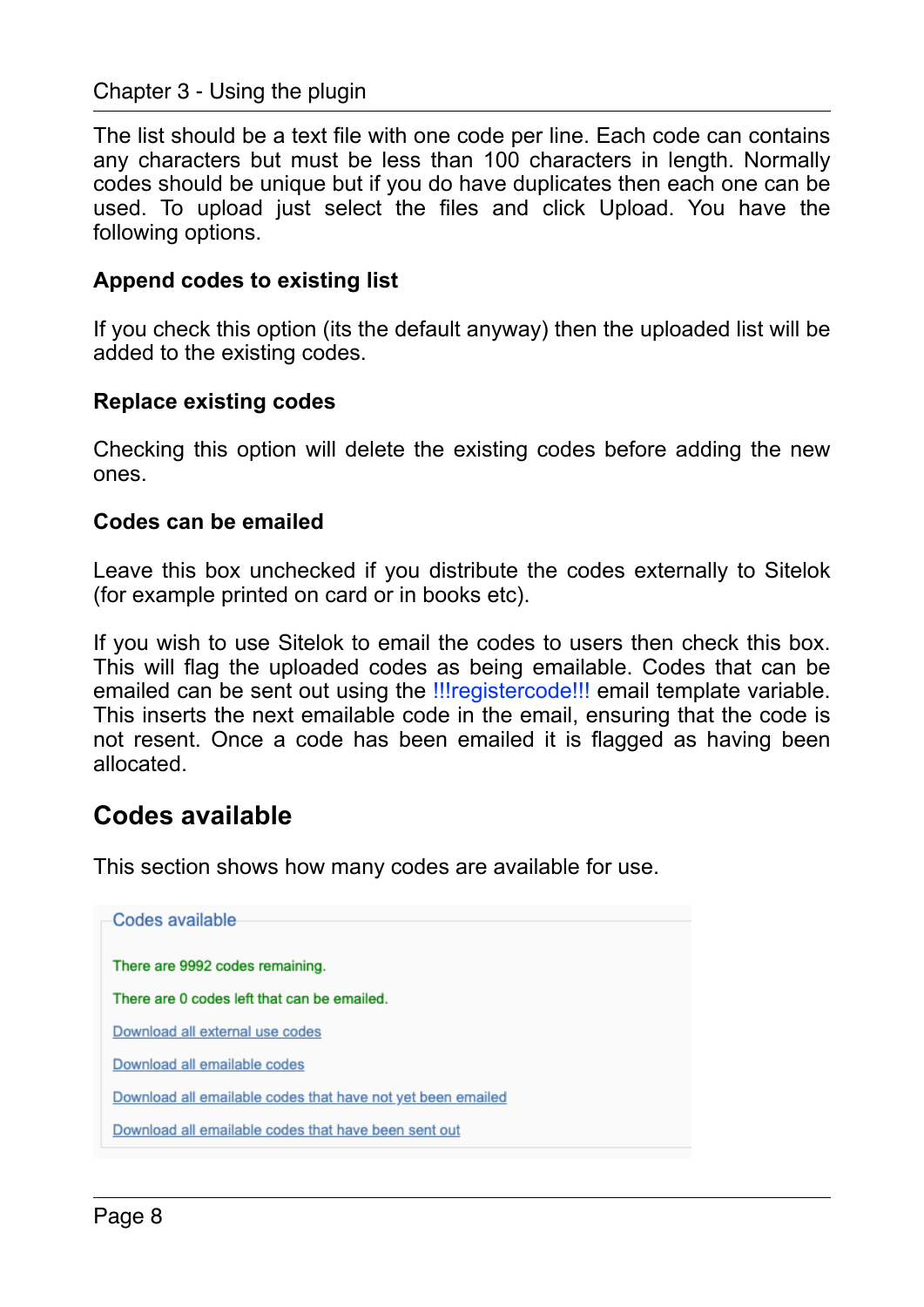Chapter 3 - Using the plugin

#### Download all external use codes

This downloads any remaining external codes. These are the codes distributed outside of Sitelok (printed on cards, books etc)

#### Download all emailable codes

This will download all of the emaiolae codes

Download all emailable codes that have not yet been emailed This will download unallocated emailable codes (not yet emailed)

Download all emailable codes that have been sent out This will download all emailable codes that have been allocated (emailed).

## <span id="page-8-0"></span>**Generate code list**

This section allows you to generate a list of unique random codes that you can use with the plugin. Of course if you have a list to use already for your application such as employee numbers, scratch card number or other codes then you don't need to use this.

The generator will create a text file that will download in the browser. You then need to upload the file into the plugin. This way we can be sure you have a local copy of the codes being used.

| Generate code list                                                                                                                                                                                                                             |                    |                                                                                       |
|------------------------------------------------------------------------------------------------------------------------------------------------------------------------------------------------------------------------------------------------|--------------------|---------------------------------------------------------------------------------------|
|                                                                                                                                                                                                                                                |                    |                                                                                       |
| If you already have a list of codes to use (such as employee ID's or scratch card<br>codes) then you can upload those directly. If you just want to use a list of random<br>codes then you can use this section to generate the codes for you. |                    |                                                                                       |
|                                                                                                                                                                                                                                                | Number of codes    | 9999<br>Generate from 1 to 9999 codes                                                 |
|                                                                                                                                                                                                                                                | Code length        | 12<br>Length in characters excluding prefix and suffix (5-99 characters)              |
|                                                                                                                                                                                                                                                | Prefix             | All codes will start with this value if entered                                       |
|                                                                                                                                                                                                                                                | Suffix             | All codes will end with this value if entered                                         |
|                                                                                                                                                                                                                                                | Allowed characters | 0123456789ABCDEFGHIJKLMNOPQRSTUVWXYZ                                                  |
|                                                                                                                                                                                                                                                |                    | The characters that will be used in the random portion of the code<br><b>Download</b> |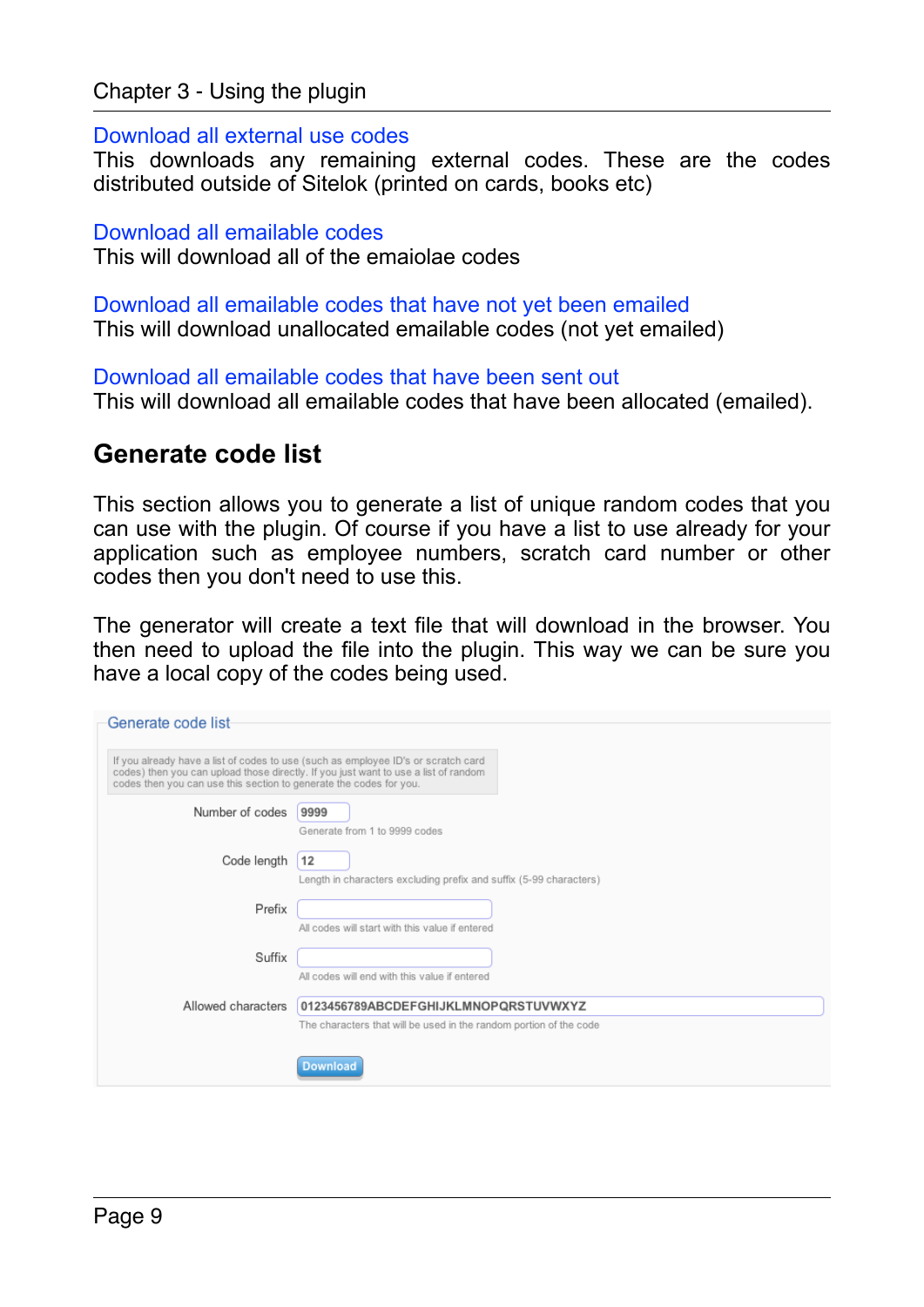#### **Number of codes**

You can generate from 1 to 9999 codes

#### **Code length**

The length in characters of the random part of the code. 5 to 99 characters.

#### **Prefix**

Enter the code prefix. This will be added to start of each code and is useful when using the usergroup related settings.

#### **Suffix**

Enter the code suffix. This will be added to the end of each code and is useful when using the usergroup related settings.

#### **Allowed characters**

Enter the list of characters to be used in the random portion of the codes.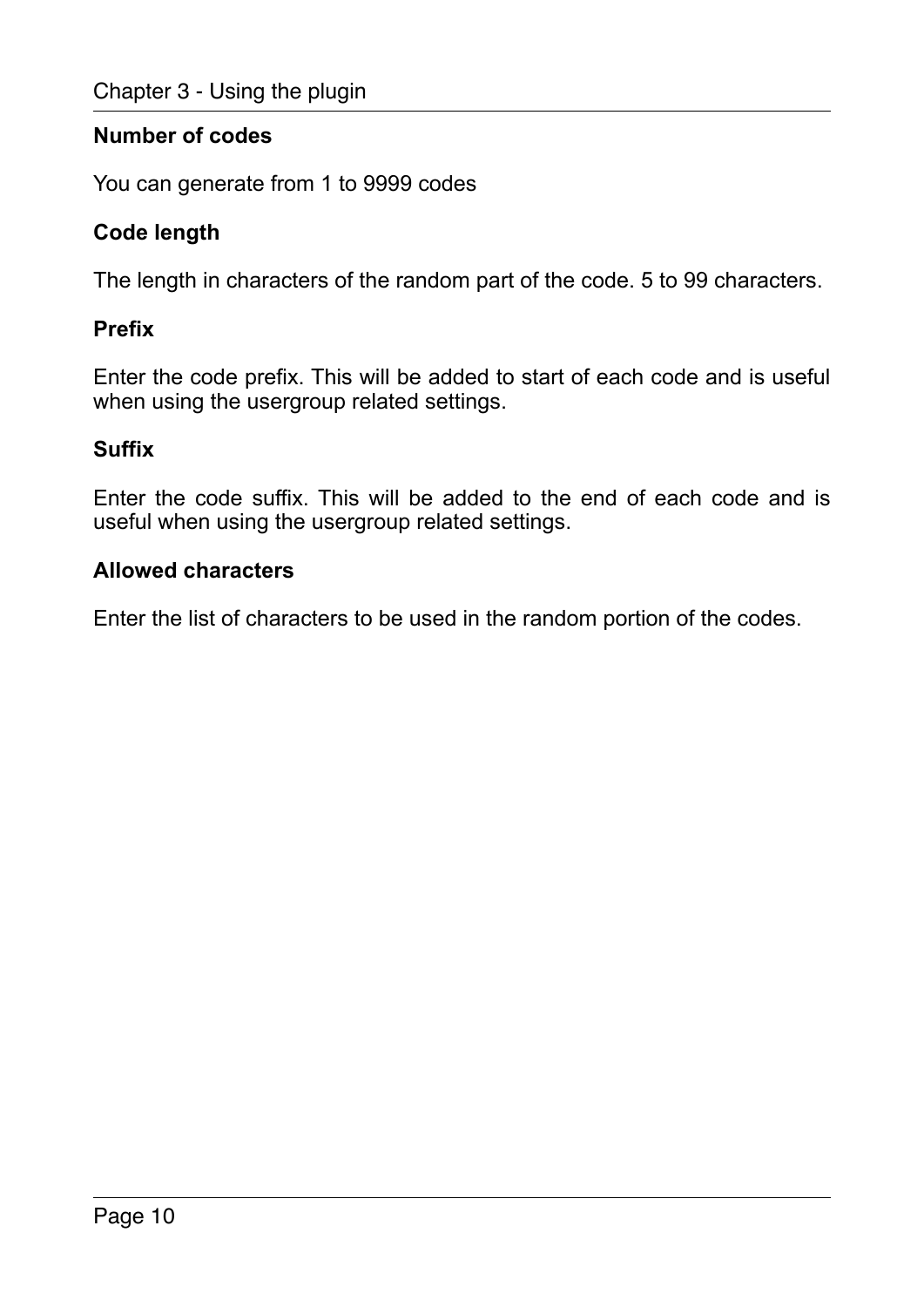# <span id="page-10-0"></span>**Chapter 4 Add to the registration form**

Nothing special is required in the registration form to use the plugin. Just add the custom field you wish to use to the form in the normal way as described in the main Sitelok manual.

# <span id="page-10-1"></span>**Using the built in form designer**

The easiest way to add the field to a form is to use Sitelok's built in form designer. Just add the custom field to the form and set it as required if necessary.

# <span id="page-10-2"></span>**Adding to forms created using your own html**

Here is an example that the uses custom1 field to collect the register code.

```
<?php require_once("../slpw/sitelokregister.php"); ?>
<html> 
<head><title>Register with Code</title></head>
<body> 
<?php if ($registermsg!="") print $registermsg; ?><br> 
<form name="sitelokregisteruser" action="registerwithcode.php" method="POST"> 
<?php 
registeruser("CLIENT","90","registerthanks.php","user.htm","admin.htm","Yes","YNYYY"); 
2Name<br> 
<input type="text" name="name" size="30" value="<?php echo $name; ?"><br><br> 
Email<br> 
<input type="text" name="email" size="30" value="<?php echo $email; ?>"><br><br> 
Enter the registration code<br>
<input type="text" name="custom1" value="<?php echo $custom1; ?>"><br><br> 
<input type="submit" name="Register" value="Register"> 
</form> 
</body> 
</html>
```
Remember to 'allow' the custom field in the form by adjusting the allowed parameter (YNYYY above).

## <span id="page-10-3"></span>**Changing the error messages**

By default Please enter the registration code is displayed if the user does not enter a code The registration code is not valid is displayed if the code has not been accepted. You can change these by adding the following lines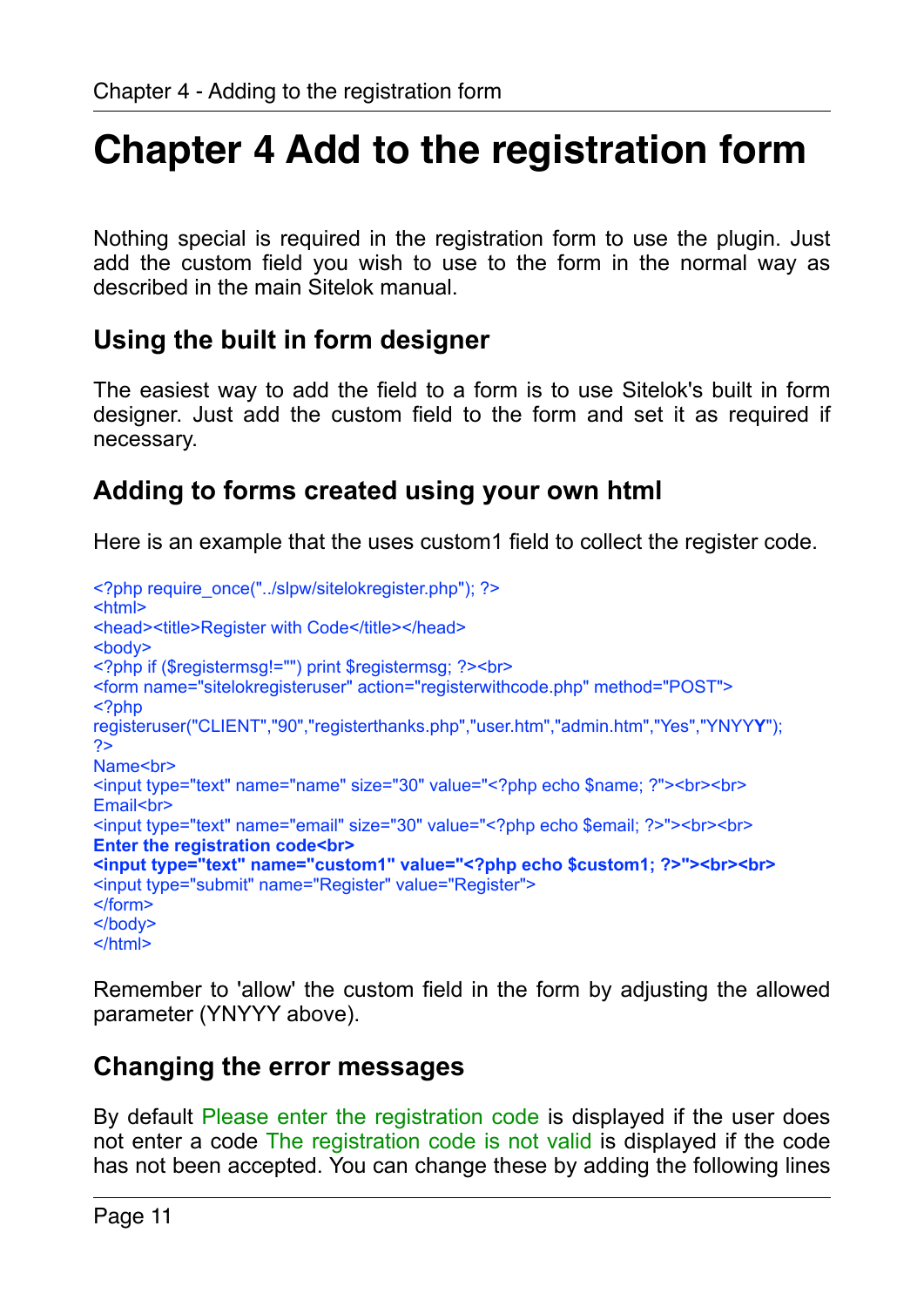to your Sitelok slconfig.php file anywhere near the other text messages. Change the text as required (the part in green below).

```
define("MSG_REGCODE_ENTERCODE","Please enter the registration code");
define("MSG_REGCODE_NOTVALID","The registration code is not valid");
```
## <span id="page-11-0"></span>**Allowing users to register again**

Normally users can only register once in Sitelok. However sometimes you may want an existing client to be able to register again when their access has expired and they have obtained a new code. This is possible with Sitelok V4.0 and above by adding \$sldeleteexisting=1 to the snippet at the top of the registration page like this

```
<?php 
  $sldeleteexisting=1; 
 require_once("../slpw/sitelokregister.php");
?>
```
This will only allow a user whose access is expired to register again.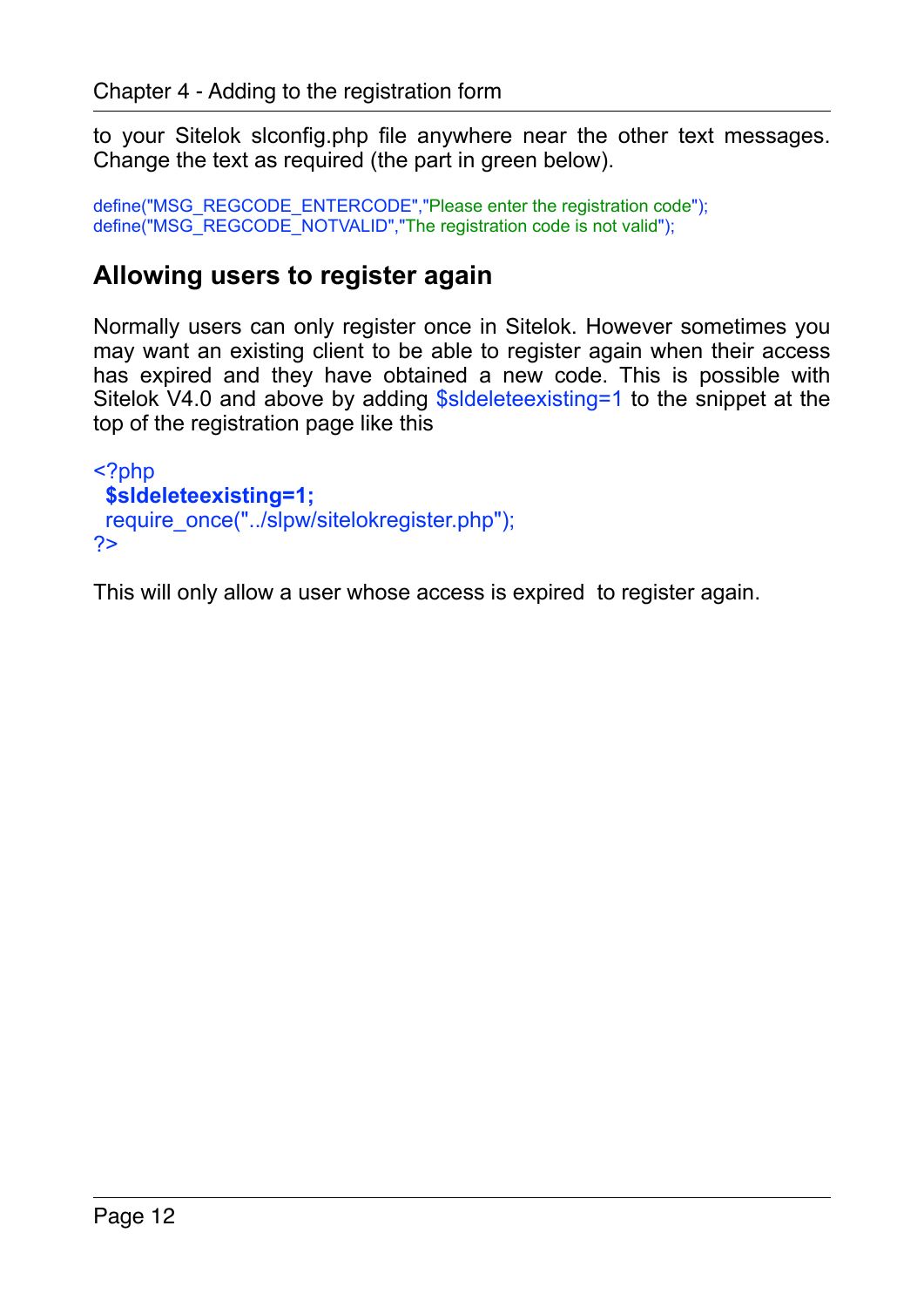# <span id="page-12-0"></span>**Chapter 5 Add to the update form**

Nothing special is required in the update profile form to use the plugin. Just add the custom field you wish to use to the form in the normal way as described in the main Sitelok manual.

# <span id="page-12-1"></span>**Using the built in form designer**

The easiest way to add the field to a form is to use Sitelok's built in form designer. Just add the custom field to the form and set it as required if necessary.

# <span id="page-12-2"></span>**Adding to forms created using your own html**

Here is an example that the uses custom1 field to collect the register code.

```
<?php require_once("../slpw/sitelokpw.php"): ?>
<html> 
<head><title>Update registration details</title></head>
<br />
shody<br />
shody<br />
small<br />
small<br />
small<br />
small<br />
small<br />
small<br />
small<br />
small<br />
small<br />
small<br />
small<br />
small<br />
small<br />
small<br />
small<br />
small<br />
<?php if ($msg!="") print $msg; ?> 
<hr>
<form name="sitelokmodify" method="post" action="<?php print $thispage; ?>"> 
<?php sitelokmodify("updateuser.htm","updateuseradmin.htm","","NYYYY"); ?> 
New Password (leave blank to not change it) <br> 
<input type="password" name="newpassword" maxlength="50" size="30"><br> 
Verify Password<br> 
<input type="password" name="verifynewpassword" maxlength="50" size="30"><br> 
Name<br> 
<input type="text" name="newname" maxlength="50" size="30" value="<?php echo 
$newname; ?>"><br><br> 
Email<br> 
<input type="text" name="newemail" maxlength="50" size="30" value="<?php echo 
$newemail; ?>"><br><br> 
Enter the code<br> 
<input type="text" name="newcustom1" maxlength="250" size="30" value="<?php echo 
$newcustom1; ?>"><br><br> 
<input type="submit" value="Save Changes"> 
</form> 
<p><a href="members.php">Members Home</a>>
8nbsp:&nbsp:&nbsp:<a href="<?php</a>
siteloklogout()?>">Logout</a> 
</body> 
</html>
```
Remember to 'allow' the custom field in the form by adjusting the allowed parameter (YNYYY above).